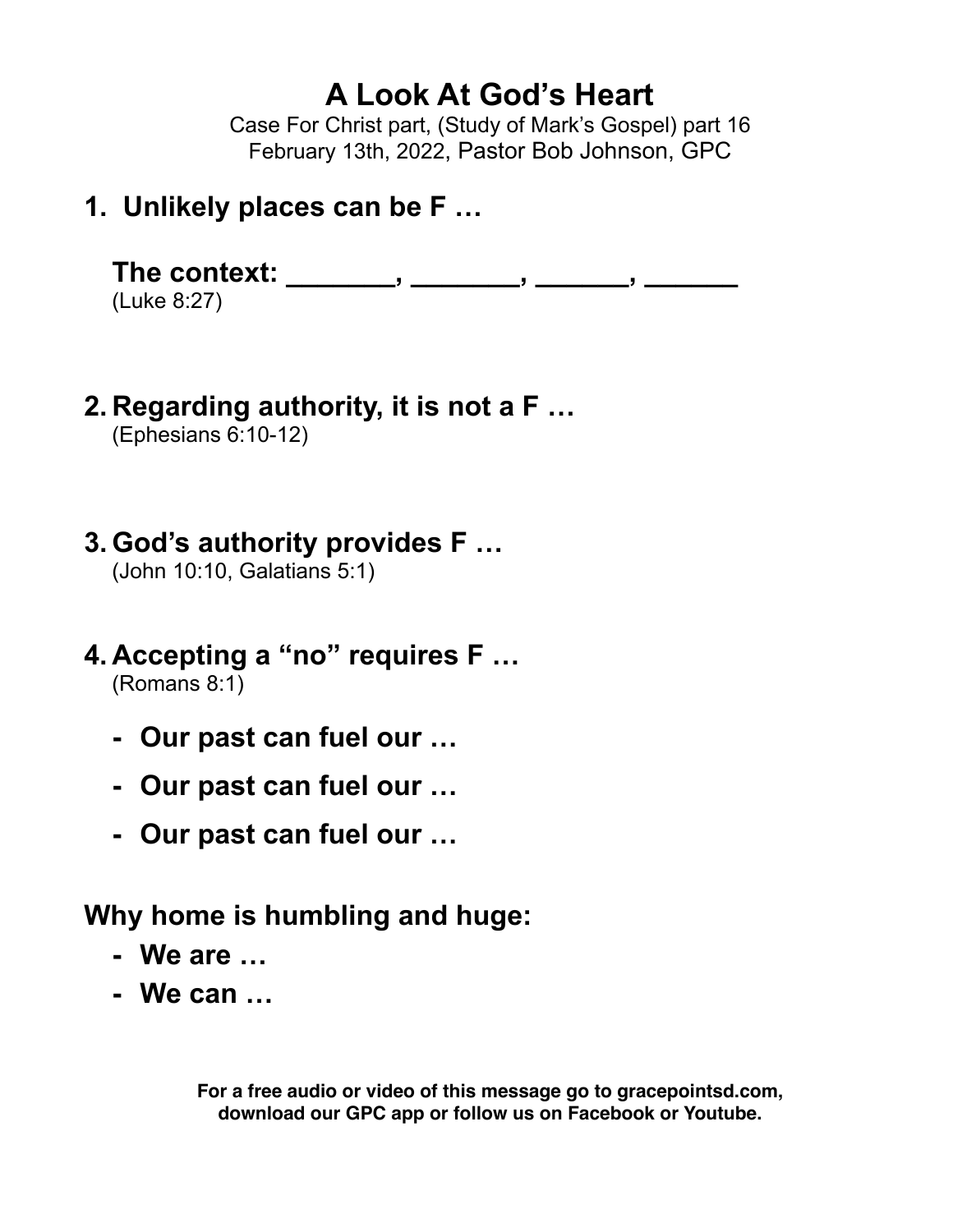## **This Week's Discussion Guide**

Welcome to our fifth week of our 12 week study and discussion based on our current Sunday series at GPC called, "Case For Christ".

In this series, we are slowly unpacking the Gospel of Mark. Each week we will read and reflect on a passage from Mark's gospel and discuss ways we can apply what we reflect on to our daily lives.

It is our prayer at GPC for our Sundays and small groups to provide the encouragement we all need to support each other as we desire to grow closer to God and build friendships as part of our vision at GPC to raise up committed Christ followers in a healthy church community.

### **Getting Started:**

Each week, we typically start out with a few fun questions to get us warmed up :).

In Mark 5:1-20, the disciples found themselves in an uncomfortable, awkward and possibly unsafe situation.

Speaking of a time where you were uncomfortable or feeling awkward or maybe even a time when you felt unsafe, what past experiences come to mind?

Also last Sunday in Mark 5, we saw that Jesus' authority is unmatched and any battle between good and evil where God is involved with is not a fair fight.

Speaking of authority, who has been a good example for you as person in authority and why?

Along with the qualities already mentioned, what else makes a good boss?

Jesus encouraged the man he met on the beach in Mark 5 to not leave with Jesus but to stay and go home to his friends tell his story and what Jesus has done for him.

Speaking of stories, what is part of your story where growing closer to God has made a positive difference in your life?

### **Reviewing and Reflecting on the Passage:**

Let's read the passage from last Sunday. (Mark 5:1-20)

After reading this passage and looking back on your notes from Sunday, was there a particular thought, verse or comment that caught your attention, challenged you or raised a question for you?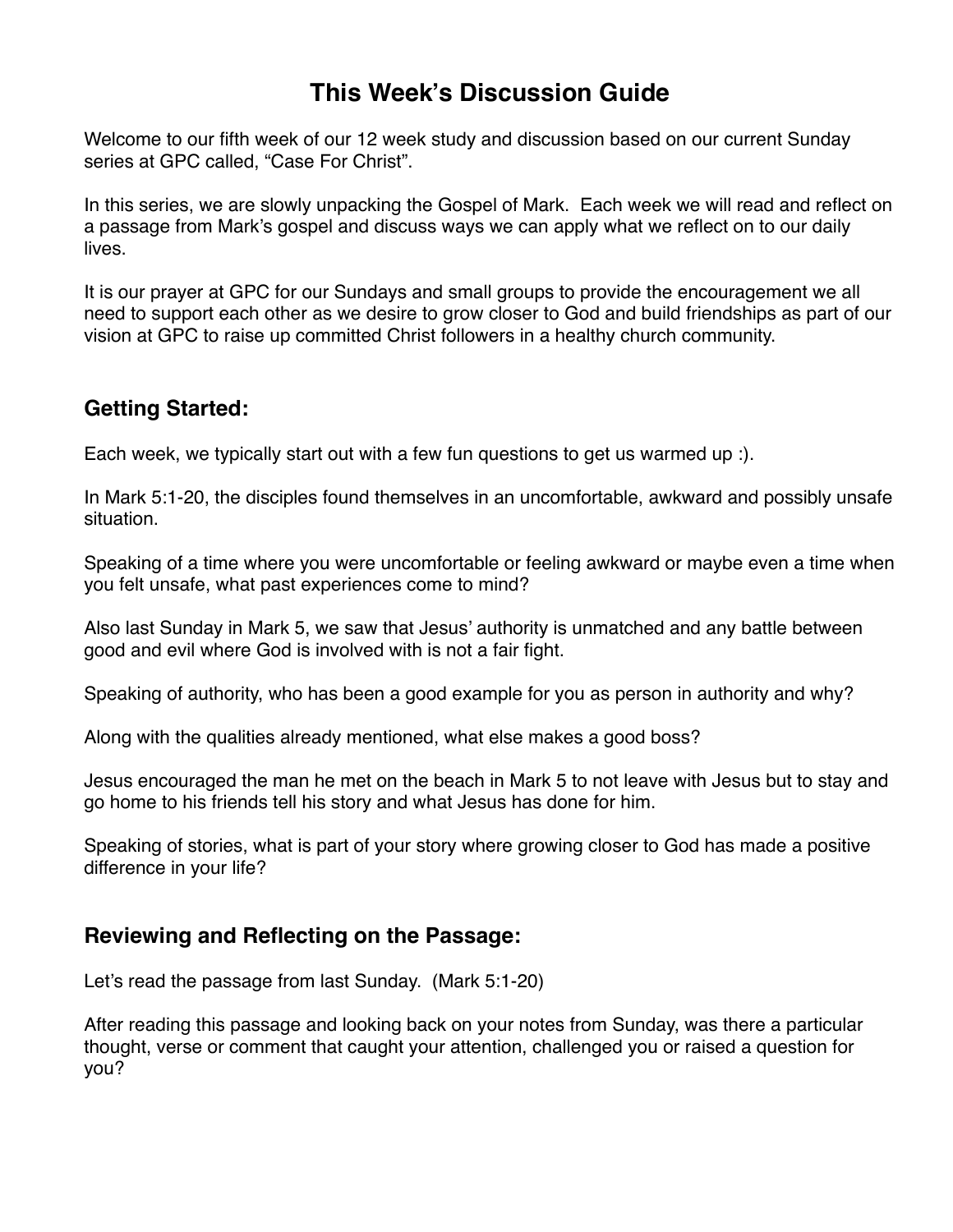## **Digging Deeper:**

1. This week we heard how God's authority brings freedom, not bondage or oppression.

How do the following verses expand what freedom in Christ means and the responsibility that comes with it?

John 8:31-36

Galatians 5:1, 13-15

Romans 6:17-19

2. Last Sunday, we reflected on how important and impactful it is when we live out our faith at home (meaning with those who know us best including family, close friends and co-workers).

God desires us to maximize the opportunities we have in having a positive impact on those around us and especially those closest to us. Living out our faith 'at home' can be humbling because if we're honest, we are our real selves at home and sometimes that can be messy.

Fortunately, Paul in his letter to the Ephesians, lays out a number of 'check points' to help them (and us) be affirmed and see what authentic faith in Jesus looks like.

Let's take a closer look at what Paul tells the Ephesians about living out their faith at home to encourage us on how we're doing and how God wants to help us make a positive difference in the lives of others.

Let's read and reflect on the following verses in Ephesians 4.

- Eph 4:2 Be completely humble and gentle; be patient, bearing with one another in love.
- Eph 4:3 Make every effort to keep the unity of the Spirit through the bond of peace.
- Eph. 4:14 Then we will no longer be infants, tossed back and forth by the waves, and blown here and there by every wind of teaching and by the cunning and craftiness of people in their deceitful scheming.
- Eph. 4:19 Having lost all sensitivity, they have given themselves over to sexuality so as to indulge in every kind of impurity, and they are full of greed.
- Eph. 4:25 Therefore each of you must put off falsehood and speak truthfully to your neighbor, for we are all members of one body.
- Eph. 4:26 In your anger do not sin. Do not let the sun go down while you are still angry.
- Eph. 4:27 and do not give the devil a foothold.
- Eph. 4:31 Get rid of all bitterness, rage, anger, brawling and slander, along with every form of malice.
- Eph. 4:32 Be kind & compassionate to one another, forgiving each other, just as in Christ God forgave you.

How do you think those that know you best have seen some positive movement in one or two of the above passages?

Which one or two areas would you like to see more improvement in?